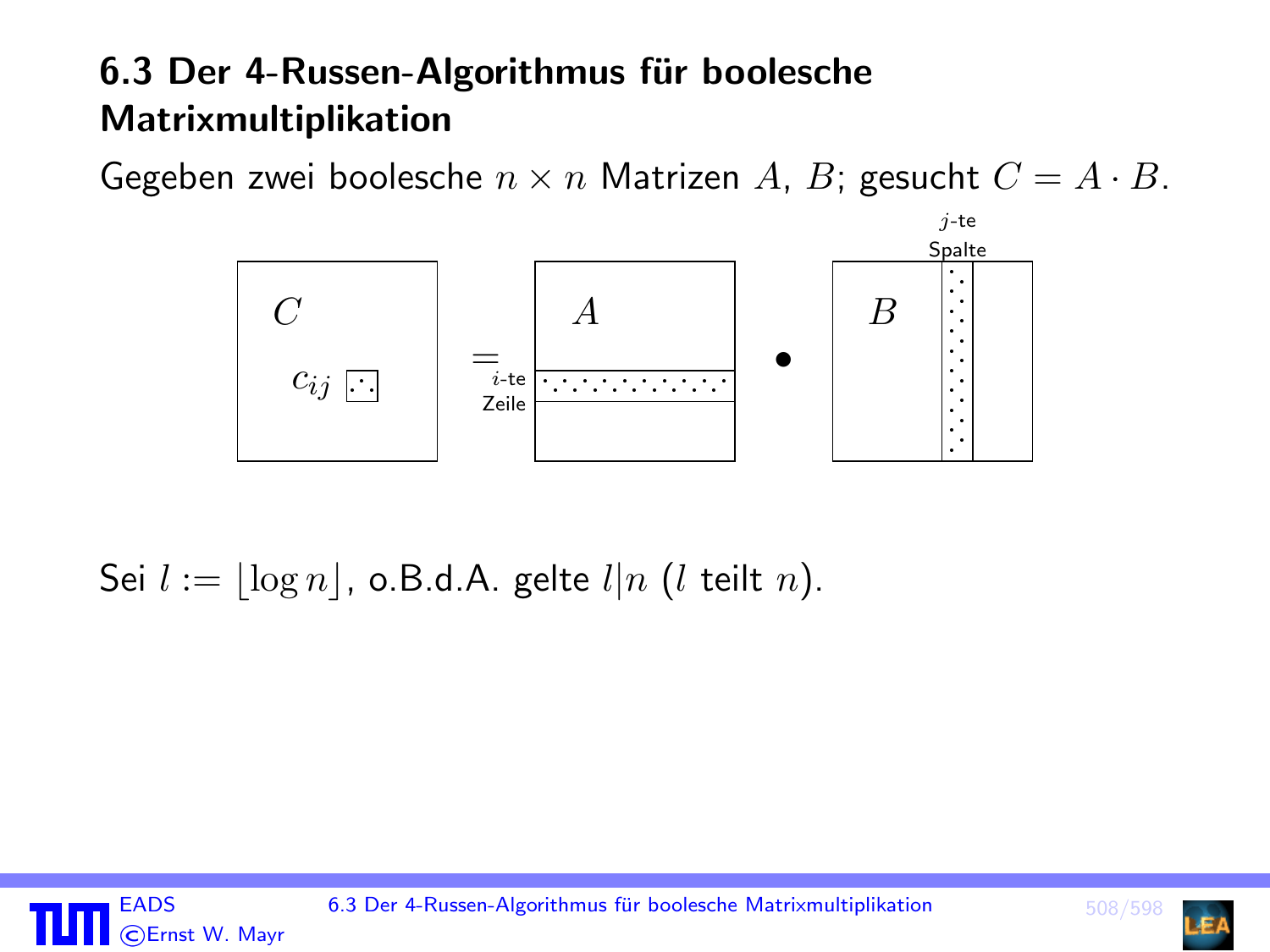Teile  $A$  auf (setze  $m := \frac{n}{l}$ ):





EADS 6.3 Der 4-Russen-Algorithmus für boolesche Matrixmultiplikation in the state of 509/598

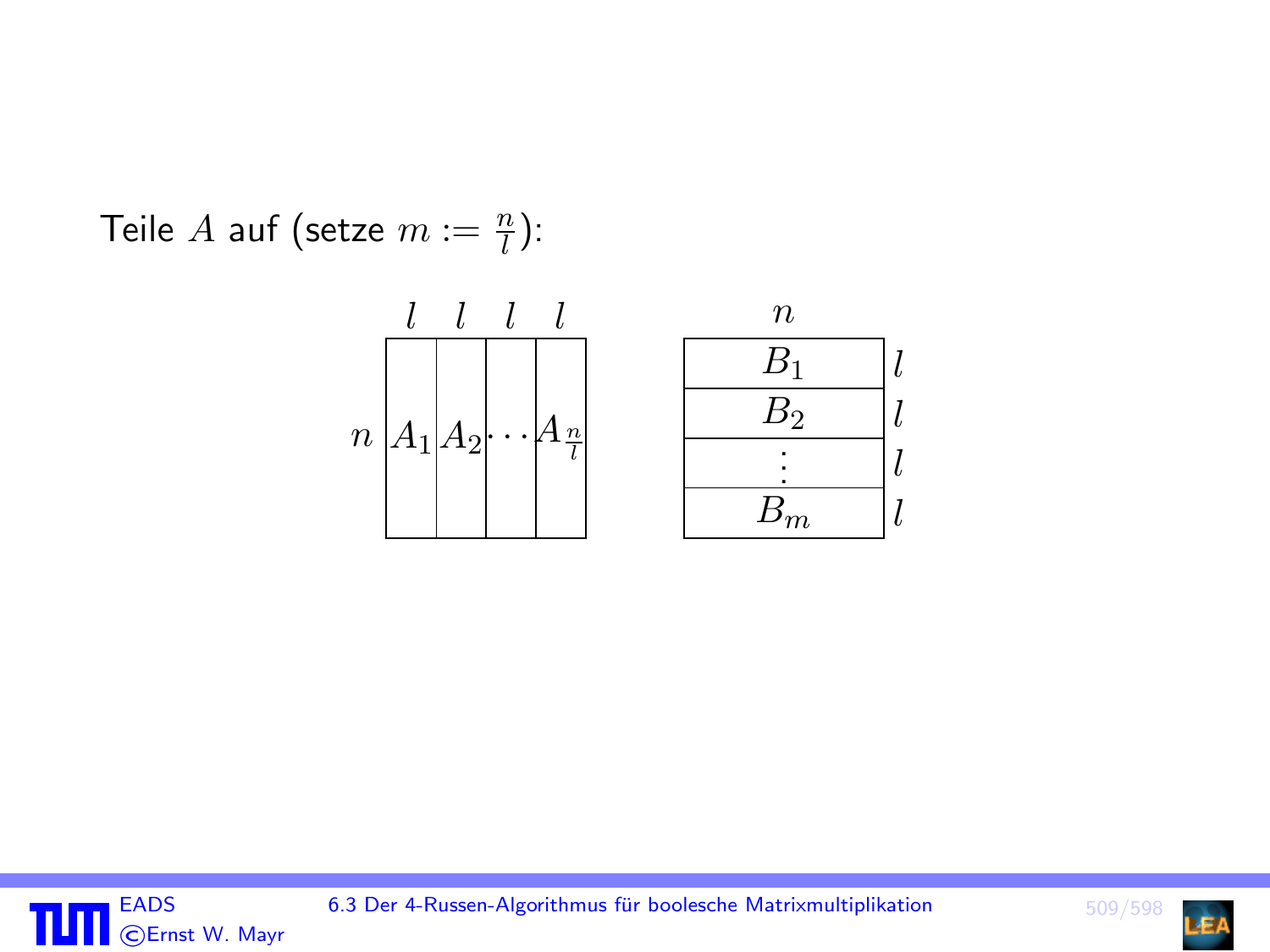Sei 
$$
A = A'_1 \vee A'_2 \vee \ldots \vee A'_m
$$
,  $B = B'_1 \vee B'_2 \vee \ldots \vee B'_m$ ,  
 $C_i := A'_i \cdot B'_i$  für  $i = 1, \ldots, m$ . **Dann gilt**

$$
C = \bigvee_{i=1}^{m} C_i, \text{ da}
$$
  

$$
C = AB = \left(\bigvee_{i=1}^{m} A'_i\right) \left(\bigvee_{i=1}^{m} B'_i\right) = \bigvee_{\substack{1 \le i \le m \\ 1 \le j \le m}} A'_i B'_j = \bigvee_{i=1}^{m} A_i B_i,
$$

da  $A_i'B_j'=0$  für  $i\neq j$   $(A_i'$  und  $B_j'$  sind ja  $n\times n$  Matrizen mit  $0$ außerhalb des jeweiligen Streifens).

Gegeben die  $C_i$ 's, benötigen wir Zeit  $\mathcal{O}(mn^2)$ .

CErnst W. Mayr

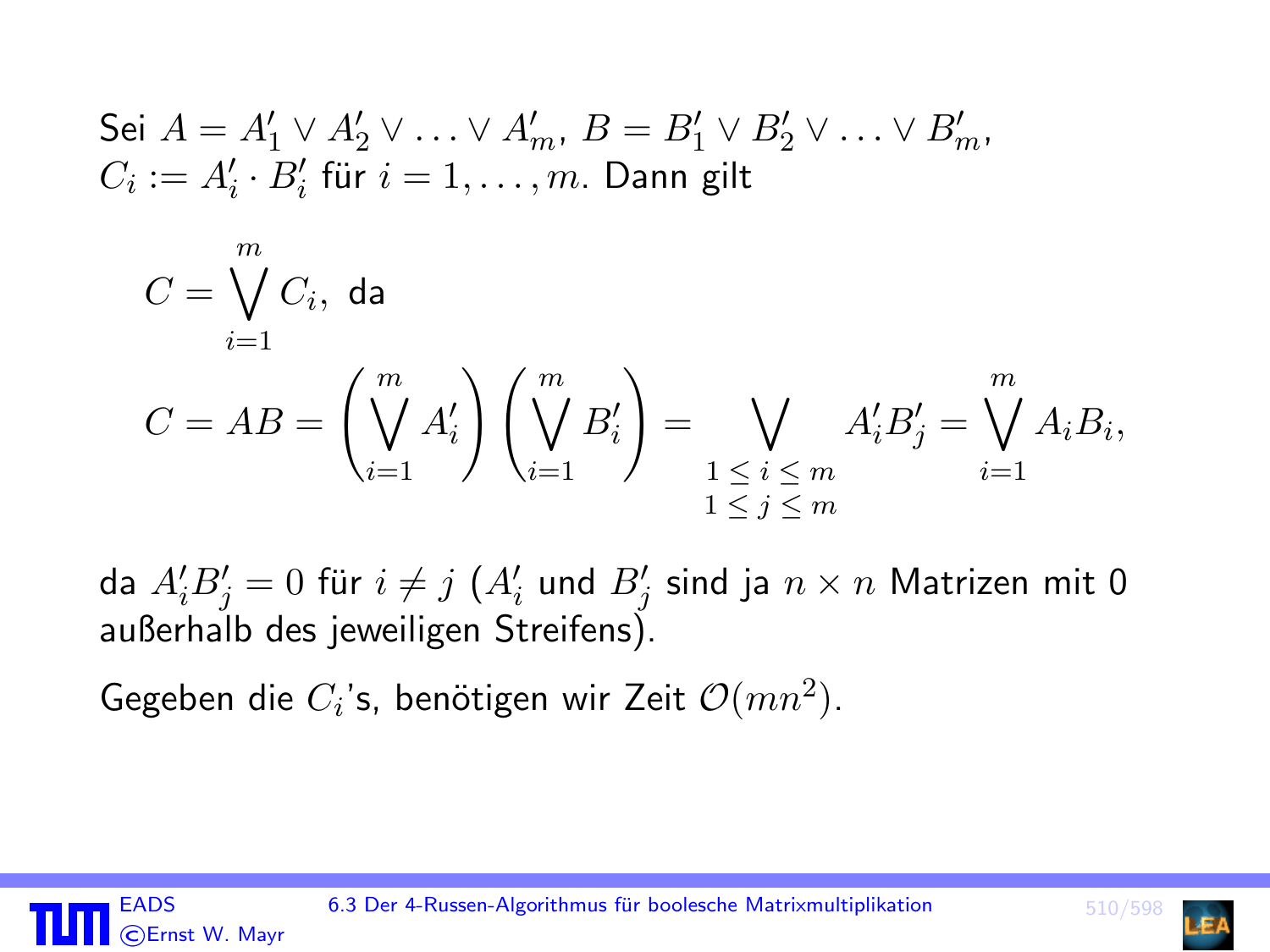Betrachte eine Zeile von  $C_i$ :



Der Algorithmus berechnet einfach zunächst alle booleschen Linearkombinationen der Zeilen von  $B_i$  (Prozedur bcomb) und damit  $c_k^{(i)}$  $\mathbf{f}_{k}^{(i)}$  für alle überhaupt möglichen  $a_{k}^{(i)}$  $\binom{v}{k}$ . Betrachte  $A$ ,  $B$  und  $C$  als Matrizen von Zeilenvektoren:

$$
A = \begin{pmatrix} a_1 \\ \vdots \\ a_n \end{pmatrix}, \quad B = \begin{pmatrix} b_1 \\ \vdots \\ b_n \end{pmatrix}, \quad C = \begin{pmatrix} c_1 \\ \vdots \\ c_n \end{pmatrix}
$$



EADS 6.3 Der 4-Russen-Algorithmus für boolesche Matrixmultiplikation 511/59

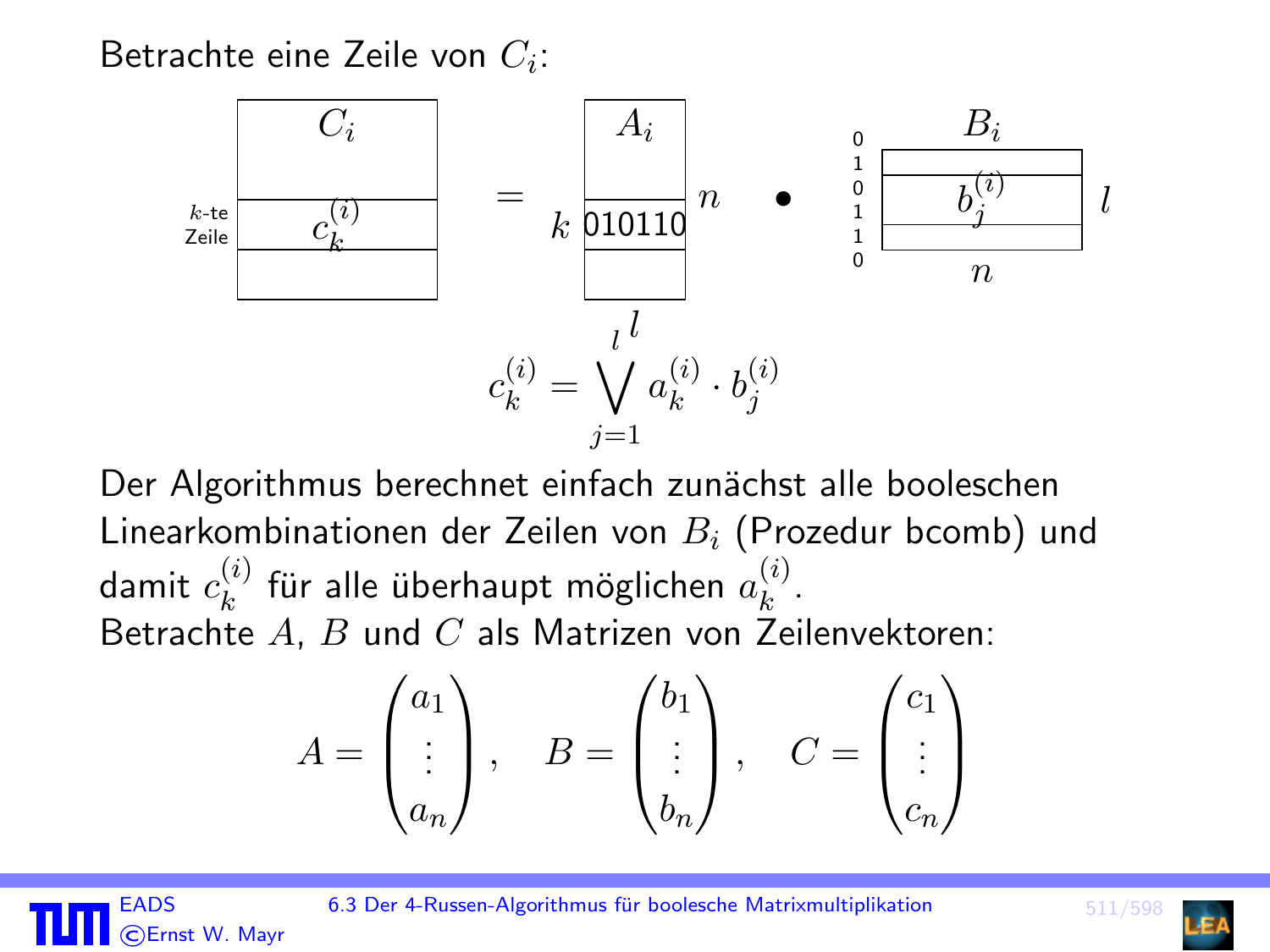\n
$$
\text{proc } \text{bcomb}[\text{0}] := [0, \ldots, 0]
$$
\n

\n\n $\text{for } j := 1 \text{ to } 2^{\lfloor \log n \rfloor} - 1 \text{ do}$ \n

\n\n $p := \lfloor \log j \rfloor$ \n

\n\n $\text{co } p \text{ Index } \text{der} \text{ vordersten } 1 \text{ von } j \text{ oc}$ \n

\n\n $\text{comb}[j] := \text{comb}[j - 2^p] \vee b_{(i-1)\lfloor \log n \rfloor + 1 + p}$ \n

\n\n $\text{od}$ \n

# Zeitbedarf:

(a) sequentiell:  $\mathcal{O}(n^2)$ 

(b) Vektoroperationen der Breite  $n: | \mathcal{O}(n) |$ 





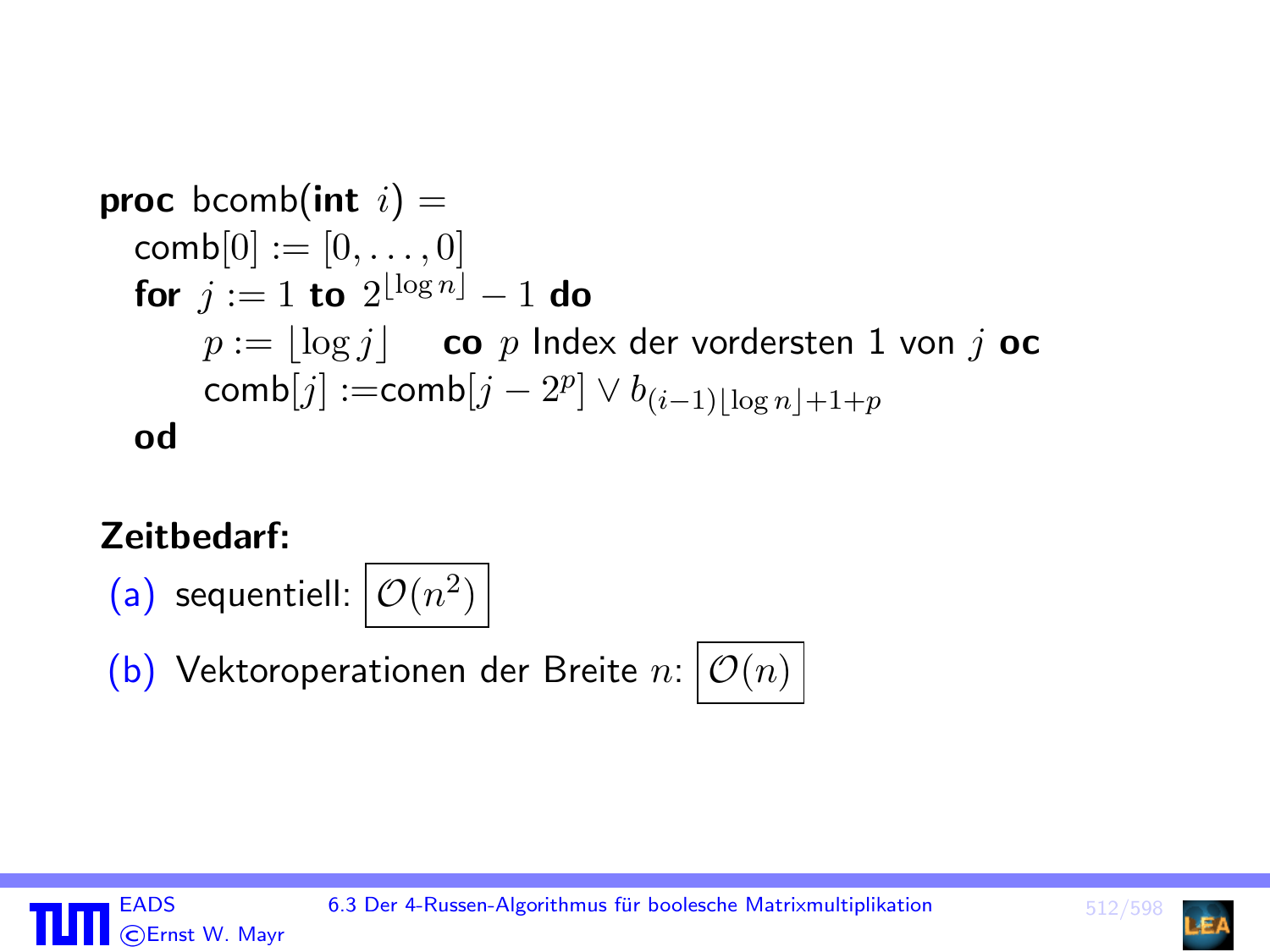**algorithm** four-russians( $\alpha$ rray  $a, b, c$ ) =

co  $a, b, c$  als Vektoren von  $n$  Zeilenvektoren organisiert oc **const**  $l = |\log n|$  co wir nehmen an  $l|n$  oc array comb $[0..2^{l-1}]$  of boolean-vector; int nc for  $i := 1$  to n do  $c[i] := [0, \ldots, 0]$  od for  $i := 1$  to  $\frac{n}{l}$  do co berechne die  $C_i$ 's oc  $b \text{comb}(i)$ for  $i := 1$  to n do co Bitmuster in Binärzahl wandeln oc  $nc := 0$ for  $k := i \cdot l$  downto  $(i - 1) \cdot l + 1$  do  $nc := nc + nc +$  if  $a[i, k]$  then 1 else 0 fi ho  $c[i] := c[j] \vee \text{comb}[nc]$ ho

od **EADS** 

CErnst W. Mavr

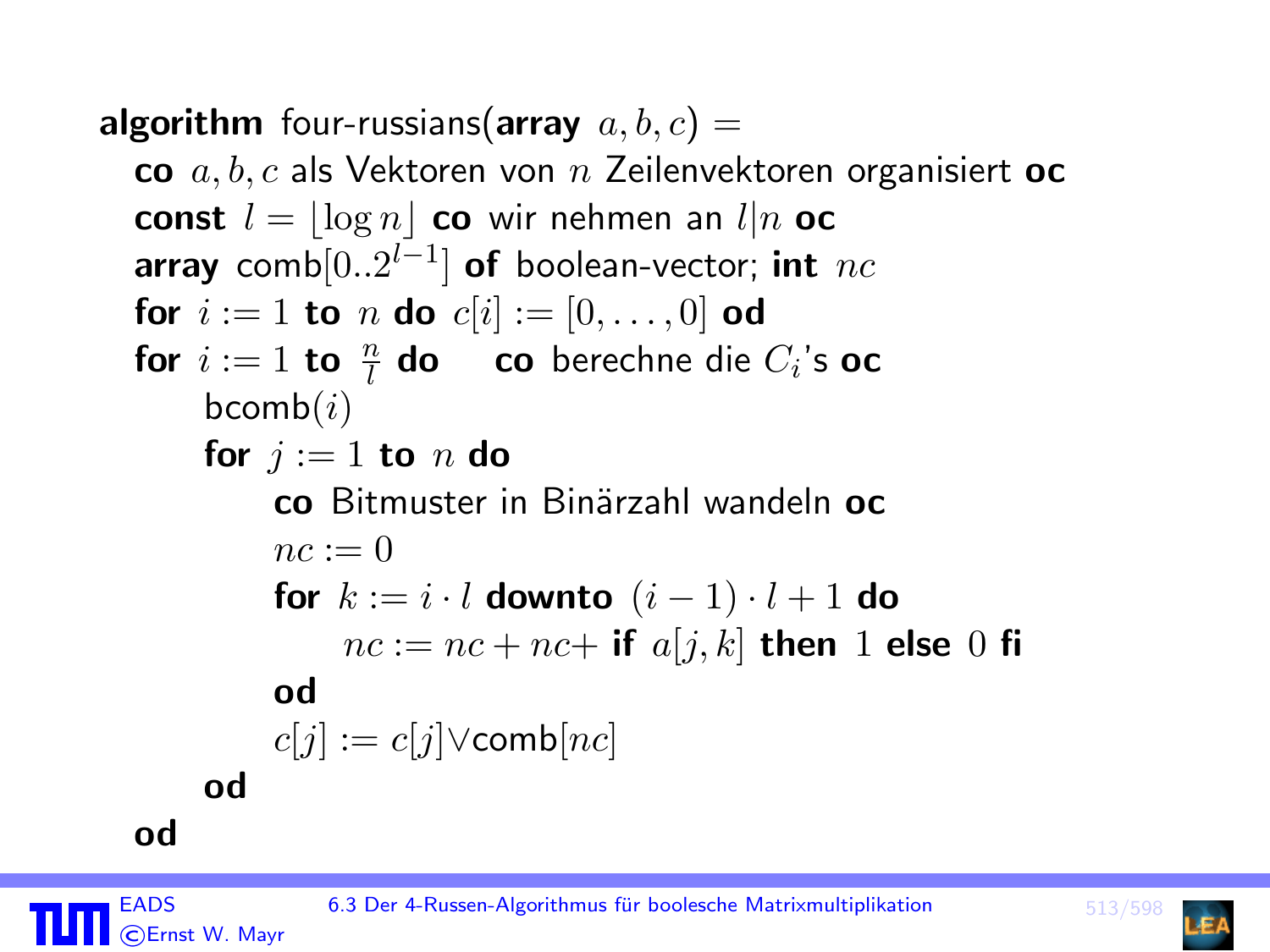# Beispiel 116





6.3 Der 4-Russen-Algorithmus für boolesche Matrixmultiplikation

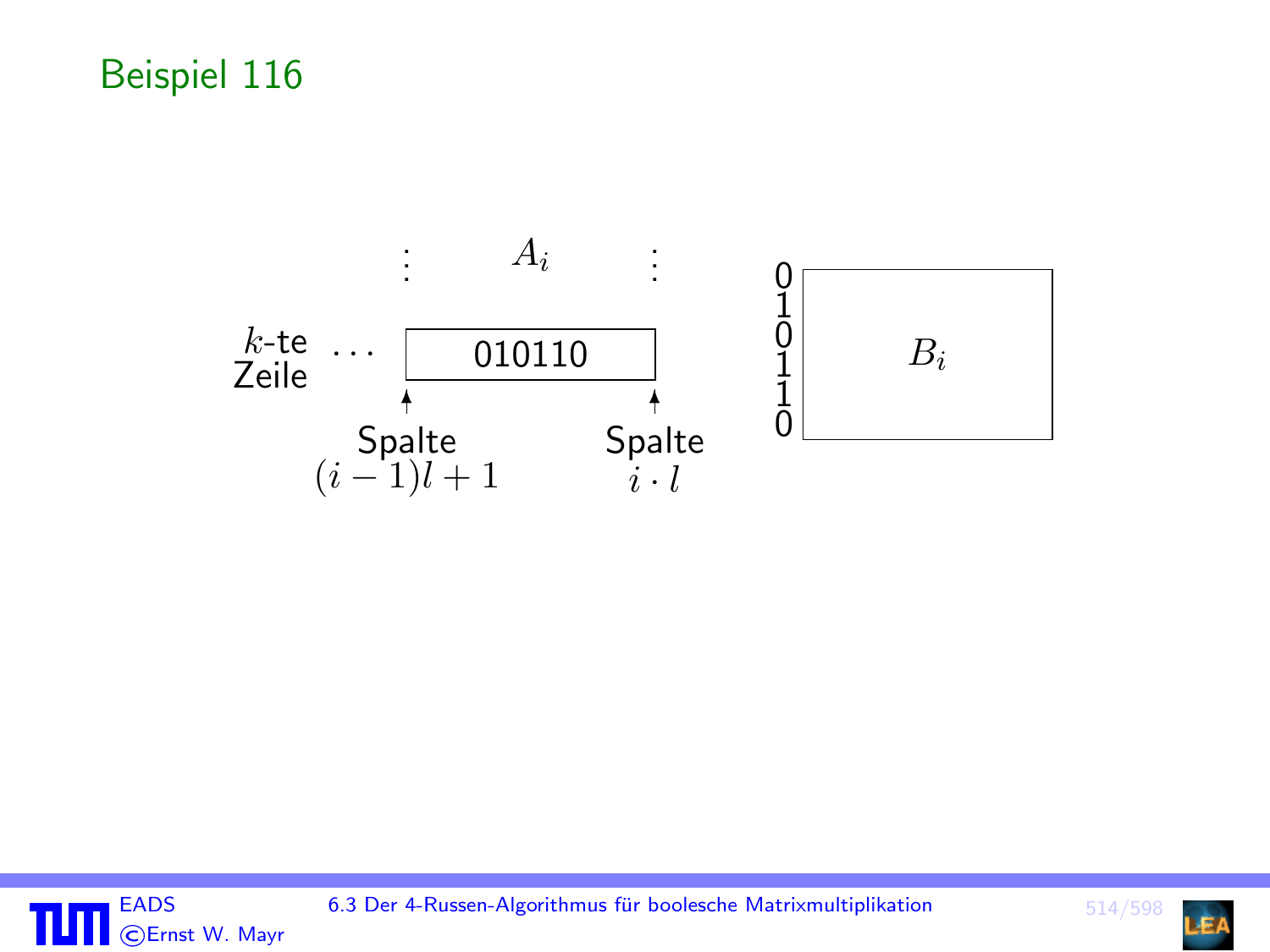### Zeitbedarf:

(a) sequentiell:

$$
\mathcal{O}\left(\frac{n}{l}\cdot\left(n^2+n(l+n)\right)\right)=\mathcal{O}\left(\frac{n^3}{l}\right)=\boxed{\mathcal{O}\left(\frac{n^3}{\log n}\right)}
$$

 $(b)$  Vektorrechner der Breite n (Interpretation eines Bitintervalls als Zahl in  $\mathcal{O}(1)$  Zeit):

$$
\mathcal{O}\left(\frac{n}{l}\cdot (n + n(1+1))\right) = \boxed{\mathcal{O}\left(\frac{n^2}{\log n}\right) \text{ (Vektoroperationen)}}
$$



EADS 6.3 Der 4-Russen-Algorithmus für boolesche Matrixmultiplikation 515/598

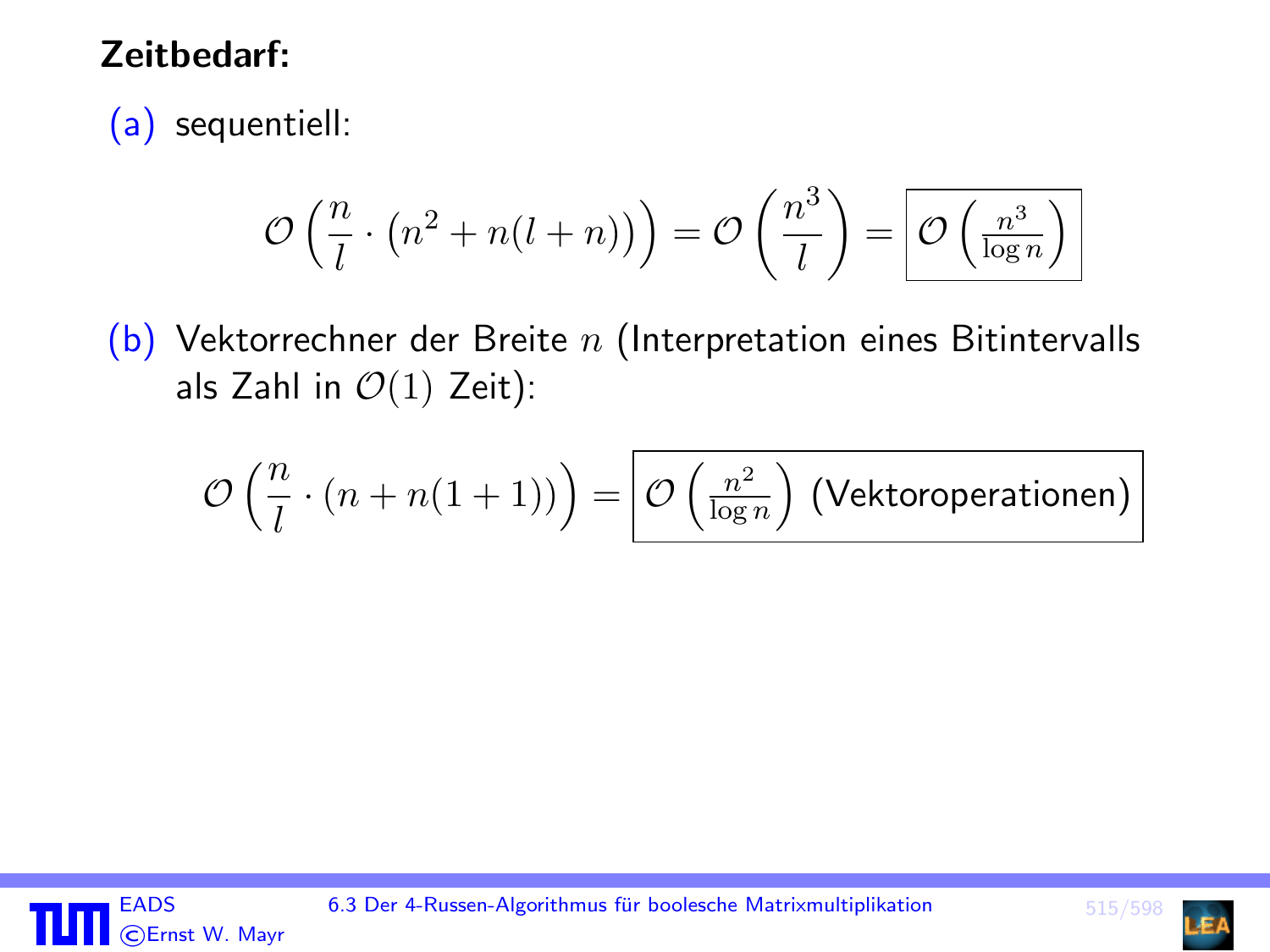#### Satz 117 Der 4-Russen-Algorithmus berechnet das Produkt zweier boolescher Matrizen sequentiell in Zeit O  $\left(\frac{n^3}{\log n}\right)$  $\frac{n^3}{\log n} \Big)$  bzw. mit  $\mathcal{O}\left(\frac{n^2}{\log n}\right)$  $\left(\frac{n^2}{\log n}\right)$  Bitvektoroperationen der Breite  $n.$

### Beweis:

s.o.



EADS 6.3 Der 4-Russen-Algorithmus für boolesche Matrixmultiplikation 516/598

П